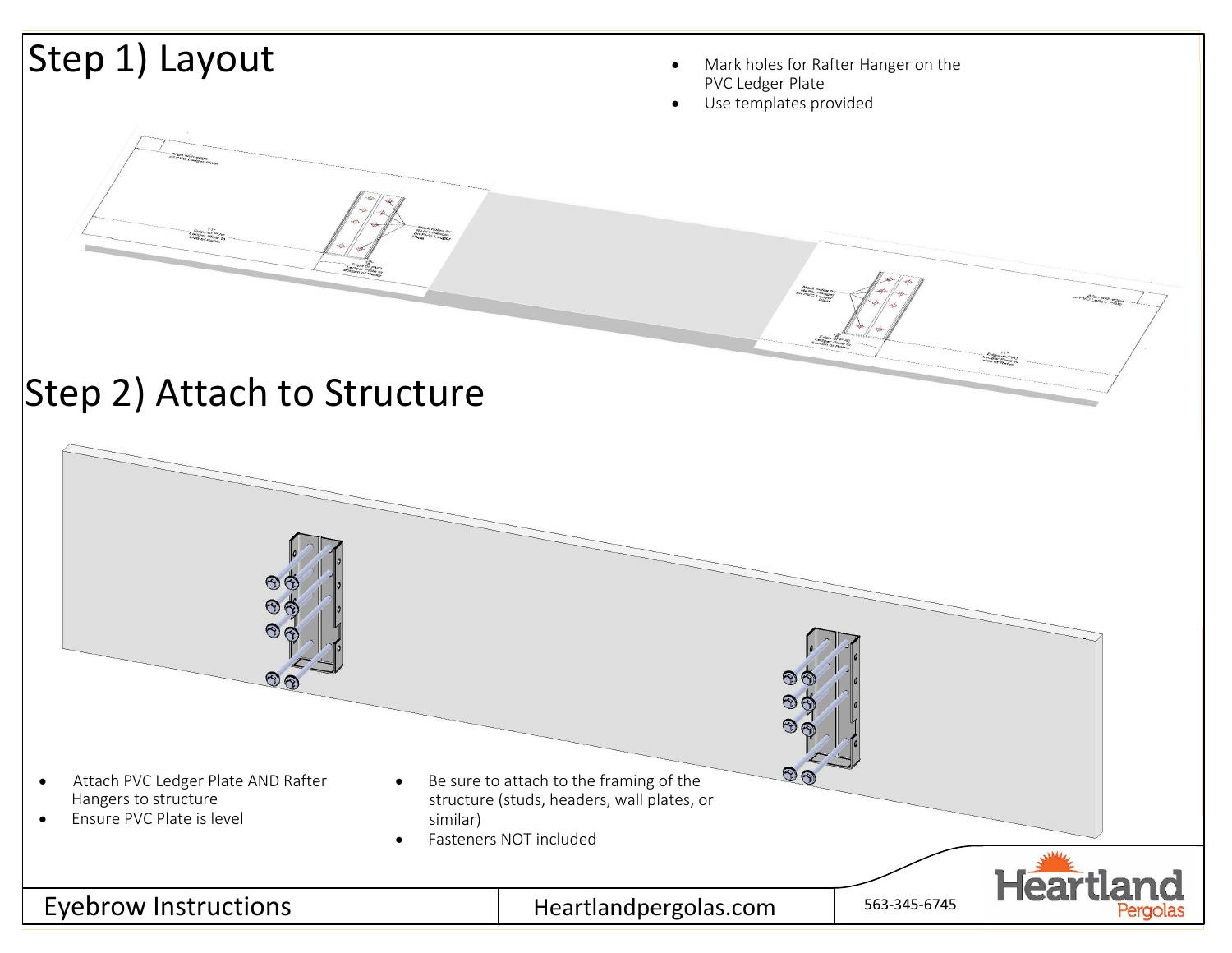# Step 3) Install Rafters

- Tabs on trim ring to be on the bottom.
- · Screws labeled 'Rafter to Rafter Hanger'
- · Ensure screw goes through BOTH aluminum and vinyl of Rafter
- Eight screws per Rafter



- $\bullet$   $\frac{5}{8}$ " Holes to point up
- · Ensure they are centered so Purlin Splice will line up.
- Three screws per Purlin Holder





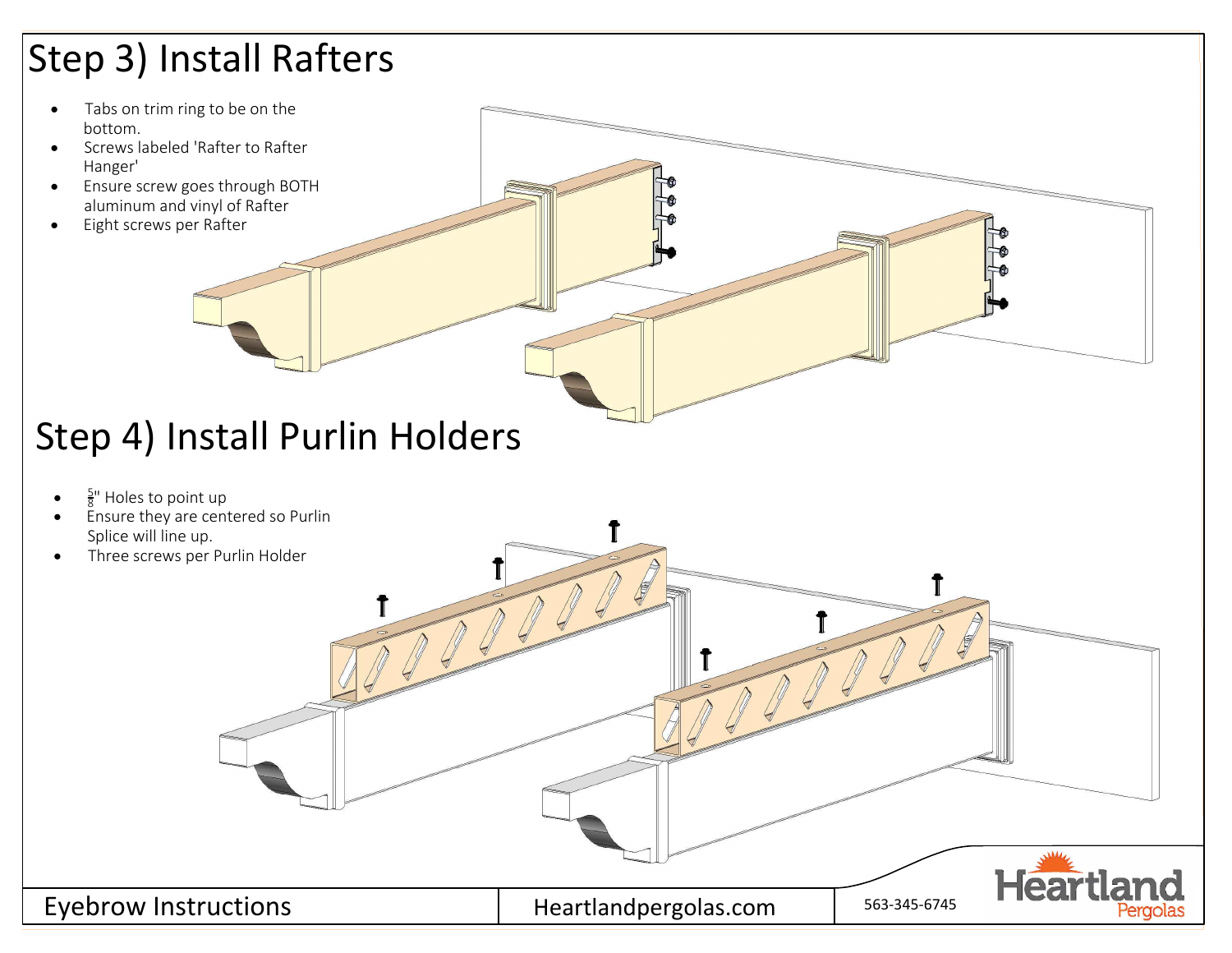# Step 5) Install Purlins

- · Purlin Splice to be centered INSIDE of a Purlin Holder.
- · Five foot and three foot purlins go on the outside. Four foot purlins to go in the middle
- Requires one screw per purlin.



### Step 6) Caps and Plugs

- · 2" x 6" Rafter caps require a small amount of glue
- $2\frac{1}{2}$ " x 3" Purlin Holder caps require a small amount of glue.
- $\frac{7}{8}$ " x 3" Purlin caps have locking tabs and do not require glue.
- $\bullet$   $\frac{5}{8}$ " Plugs on top of Purlin Holder do not require glue.

# Eyebrow Instructions **Heart** Heartlandpergolas.com Figures 11 **Heart**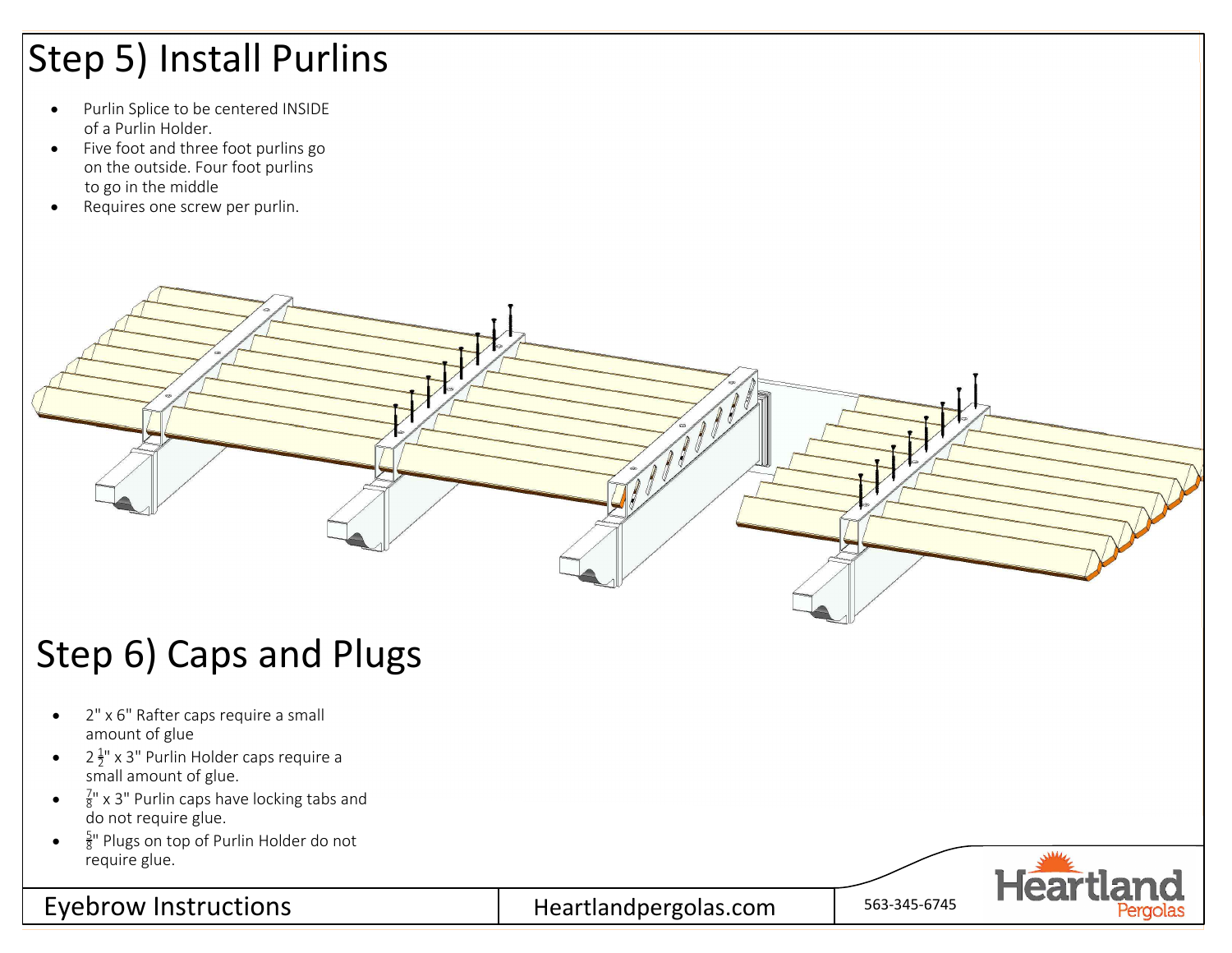Eyebrow Pergola Installation:

Tools/Hardware for Assembly:

- Drill
- 3/8" Magnetic Driver
- 6" Drill Extension
- Phillips Bit

#### Step 1) Layout/Prep

- Use template provided to mark screw locations on the PVC Ledger Plate.
	- o There are to be two rafter hangers per 4' Ledger Plate.
- Decide on the location for install ensuring you can fasten into something structural.
	- $\circ$  If you are unsure how to get into the structure components of the home, you need to consult a professional.
- These fasteners are NOT provided with kit.
	- o Use appropriate heavy shank screws or similar.

#### Step 2) Attach PVC Ledger Plate and Rafter Hangers to Structure

- Secure all PVC Ledger boards to structure, ensure they are all level.
- Use eight screws per Rafter Hanger.
	- o This yields 16 screws per four-foot piece of PVC Ledger Plate.

#### Step 3) Install Rafters

- Slide trim ring over rafter prior to attachment, tabs to be on the bottom.
- Be sure aluminum support is all the way back. Screw needs to go through both the aluminum and vinyl.
- Screw through Rafter Hanger into both aluminum and vinyl of Rafter.
- Use eight screws per Rafter to secure, fasteners labeled 'Rafter to Rafter Hanger'.
- After all screws are in, slide trim ring back to cover up the hardware and screws.

#### Step 4) Install Purlin Holders

- 5/8" holes are predrilled in the Purlin Holder, holes are to face up.
- Ensure all purlin holders are centered on rafters so that purlins will line up.
- Screw through bottom of Purlin holder into the top of the Rafter.
- Use three screws per Purlin Holder to secure, fasteners labeled 'Purlin Holder to Rafter'.
	- o Often need a drill extension during this step.
	- $\circ$  Recommend you angle the top of the purlin toward the structure to maximize shade.

#### Step 5) Install Purlins

- Purlins come in 5', 4', and 3' lengths.
- 5' and 3' lengths to go on the ends. Middle to be filled with as many 4' pieces as necessary. o See CAD drawing for your kit size for further details.
- The rafters are spaced so the purlin splices will land inside a purlin holder.
- Slide Purlins through the Purlin Holders
- Use one screw per purlin to secure, fasteners labeled 'Purlin to Purlin Holder'.

#### Step 5) Caps and Plugs

- 2x6 pergola caps on the Rafters to be glued on, a small dab is enough.
- $2''$  x 3  $\frac{1}{2}''$  flat caps on the Purlin Holders to be glued on, a small dab is enough.
- Level
- Tape Measure
- Fasteners and accommodating driver to mount rafters to structure